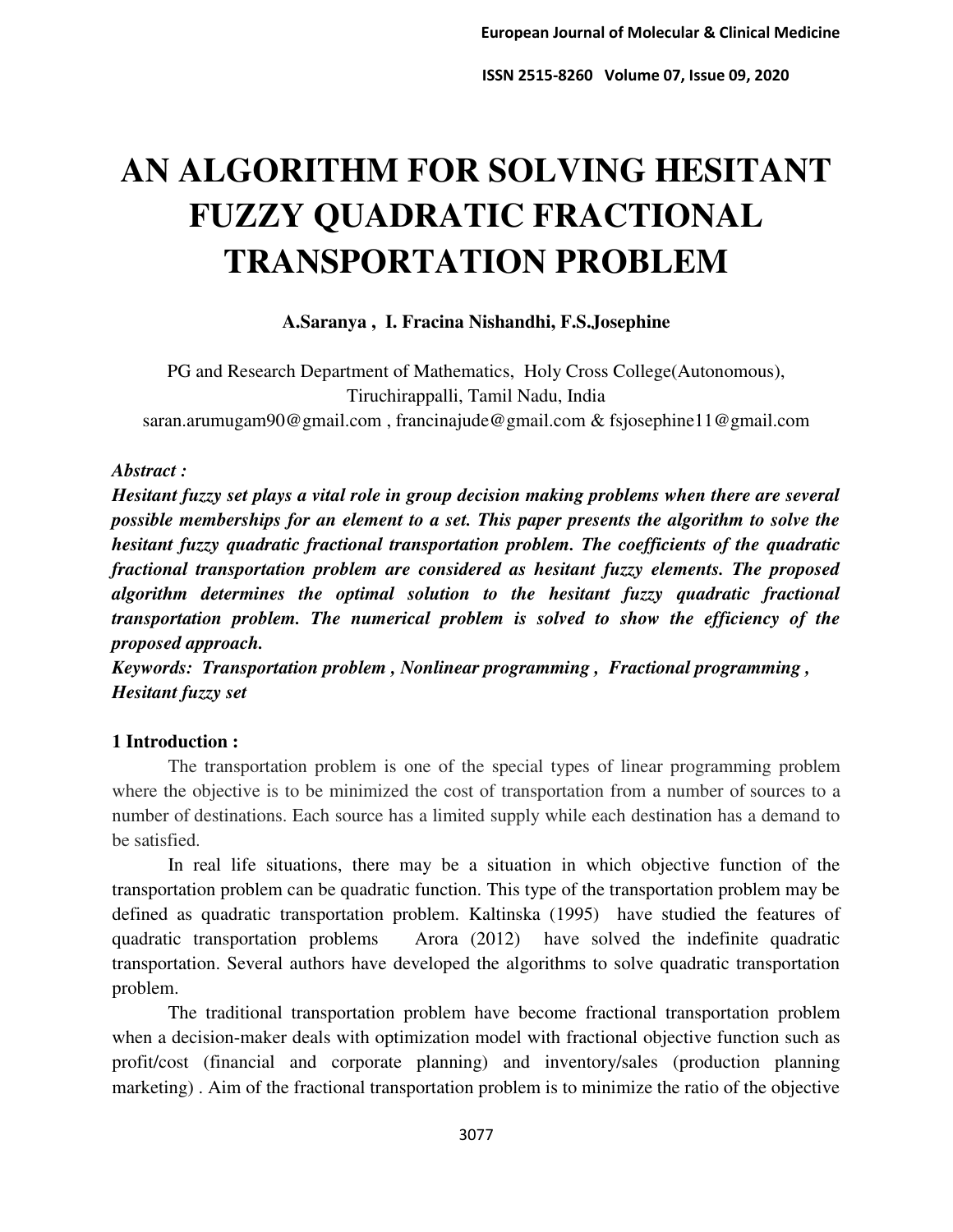function. Several algorithms have been established by different authors, Charnes and Cooper(1962), Birtan(1973) ,Cravan(1988), Schaible (1995). Changkong(1983),Borza(2012), Chakraborty(2002) ,Abouzar (2018) solved the fractional transportation problem with multi objectives. Dangwal (2012) have developed the algorithm for MOFTP by using Taylor series. Many researchers, Nidhi (2020) have developed the algorithm for quadratic fractional transportation problem.

The concept of fuzzy has been introduced by Zadeh (1965). The classical fuzzy set determines a single membership grade for an element, whereas hesitant fuzzy set deals the possible membership grades for single element. Hesitant fuzzy sets are very useful to deal with group decision making problems when experts have a hesitation among several possible memberships for an element to a set. During the evaluating process in practice, however, these possible memberships may be not only crisp values in [0, 1], but also interval values. In this study, we extend hesitant fuzzy sets by intuitionistic fuzzy sets and refer to them as generalized hesitant fuzzy sets. Zadeh's fuzzy sets, intuitionistic fuzzy sets and hesitant fuzzy sets are special cases of the new fuzzy sets. We redefine some basic operations of generalized hesitant fuzzy sets, which are consistent with those of hesitant fuzzy sets. Torra and Narukawa have introduced the concept of a Hesitant Fuzzy Set (HFS) in 2009. A proper definition of a HFS was given by Torra (2010) . In this paper, a new score function is proposed for a hesitant fuzzy elements.

This paper presents the algorithm to solve the hesitant fuzzy quadratic fractional transportation problem . The coefficients of the quadratic fractional transportation problem are considered as hesitant fuzzy elements. The proposed algorithm determines the optimal solution to the hesitant fuzzy quadratic fractional transportation problem. The numerical problem is solved to show the efficiency of the proposed approach.

# **2. Preliminaries : 2.1 Hesitant fuzzy set :**

A hesitant fuzzy set H on Y is defined in terms of a functions  $h(y)$  that returns a subset of values in the interval  $[0,1]$  once it is applied on Y i.e an element of power set of Y

 $h: Y \to \rho([0,1])$ 

Mathematically it can be stated that  $H = \{ (y_i, h(y_i)) : y_i \in Y \}$  where  $h(y_i)$  is a set of several values in [0,1]. In general each member of  $h(y_i)$  is called a hesitant fuzzy element denoted by  $h_i$ .

#### **2.2 Example :**

Consider  $Y = \{ a,b,c \}$ . Define a hesitant fuzzy set H on Y as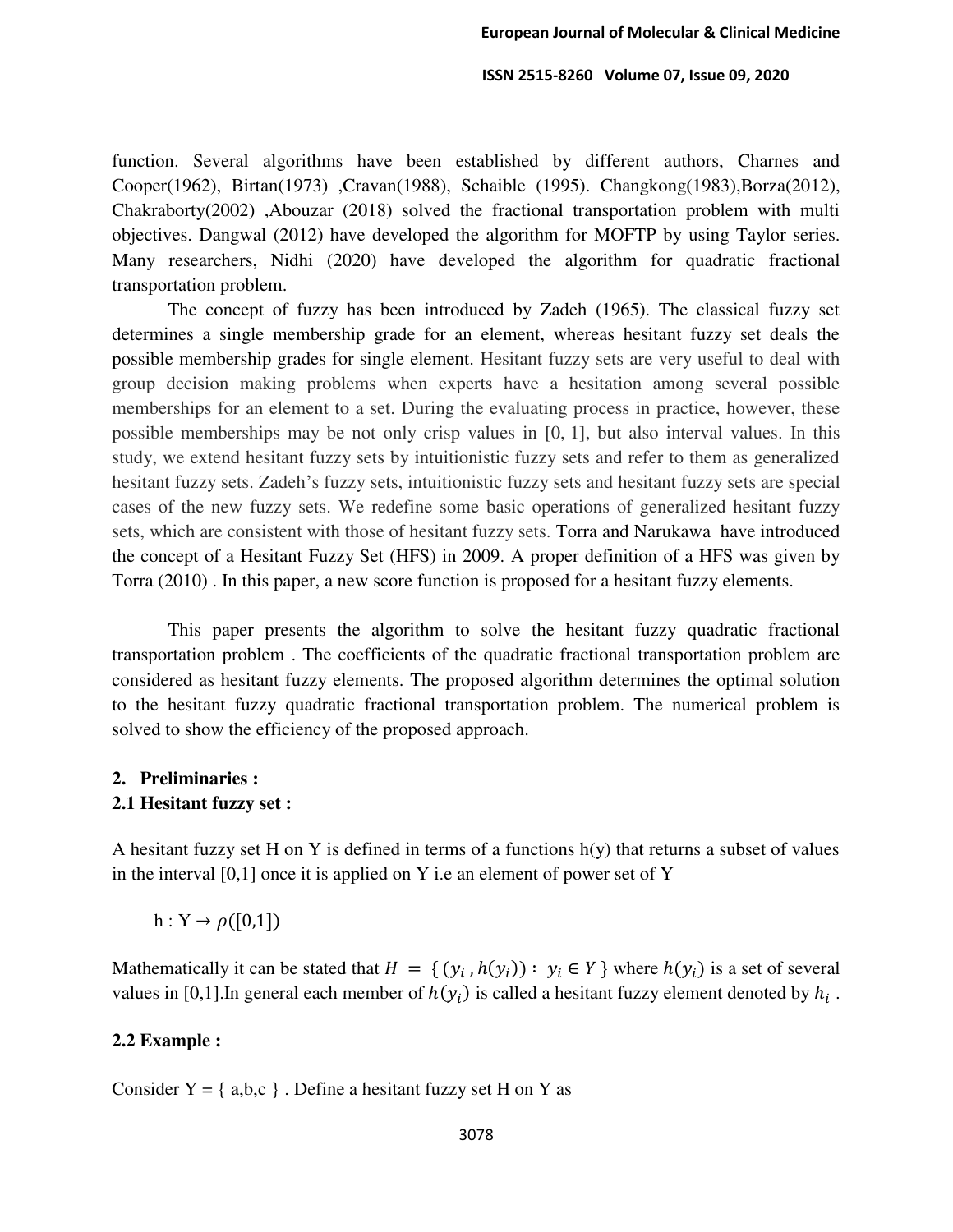$H = \{ (a, 0.5, 0.7, 0.78), (b, 0.8, 0.9), (c, 0.15, 0.24, 0.3, 0.4) \}$ 

#### **2.3 Score function of hesitant fuzzy sets:**

Let DH= {  $(y_i, h(y_i), )$ :  $y_i \in Y$  } be a hesitant fuzzy set where  $\{y_1, y_2, ..., y_n\}$  be hesitant fuzzy element. The score function  $s_d$  of dual hesitant fuzzy set is defined as

$$
s_d = y_i - \frac{1}{k} \sum_{i=1}^k g_d(y_i)
$$

Let  $d_1$  and  $d_2$  be any two hesitant fuzzy sets. Then using the score function the order relations are defined as follows :

- 1. If  $s_{d_1} > s_{d_2}$ , then  $d_1$  is said to be superior to  $d_2$  and it is denoted by  $d_1 > d_2$
- 2. If  $s_{d_1} < s_{d_2}$ , then  $d_1$  is said to be inferior to  $d_2$  and it is denoted by  $d_1 < d_2$
- 3. If  $s_{d_1} = s_{d_2}$ , then  $d_1$  is said to be equivalent to  $d_2$  and it is denoted by  $d_1 = d_2$

# **3 . Mathematical Formulation of Hesitant Fuzzy Quadratic Fractional Transportation Problem:**

Mathematical formulation of hesitant fuzzy quadratic fractional transportation problem is defined as follows:

$$
\min(\max) \ p = \frac{(\sum_{l=1}^{x} \sum_{p=1}^{y} \widetilde{s_{lp}} t_{lp})^2}{(\sum_{l=1}^{x} \sum_{p=1}^{y} \widetilde{u_{lp}} t_{lp})^2}
$$

Subject to  $\sum$ 

Subject to 
$$
\sum_{p=1}^{y} t_{lp} = \tilde{a}_l
$$

$$
\sum_{l=1}^{x} t_{lp} = \widetilde{b_p} ;
$$

 $t_{ln} \ge 0$  for every  $l = 1$  to x,  $p = 1$  to y and  $k = 1$  to r

where  $\tilde{s_{lpr}}$ ,  $\tilde{u_{lpr}}$ ,  $\tilde{a}_l$  and  $b_p$  are hesitant fuzzy elements of the  $r^{th}$  objective function.

#### **4. Procedure to solve Hesitant Fuzzy Quadratic Fractional Transportation Problem:**

This section presents the procedure for finding optimal solution of hesitant fuzzy quadratic fractional transportation problem.

**Step 1**: Find the score value for the given hesitant fuzzy element using the score function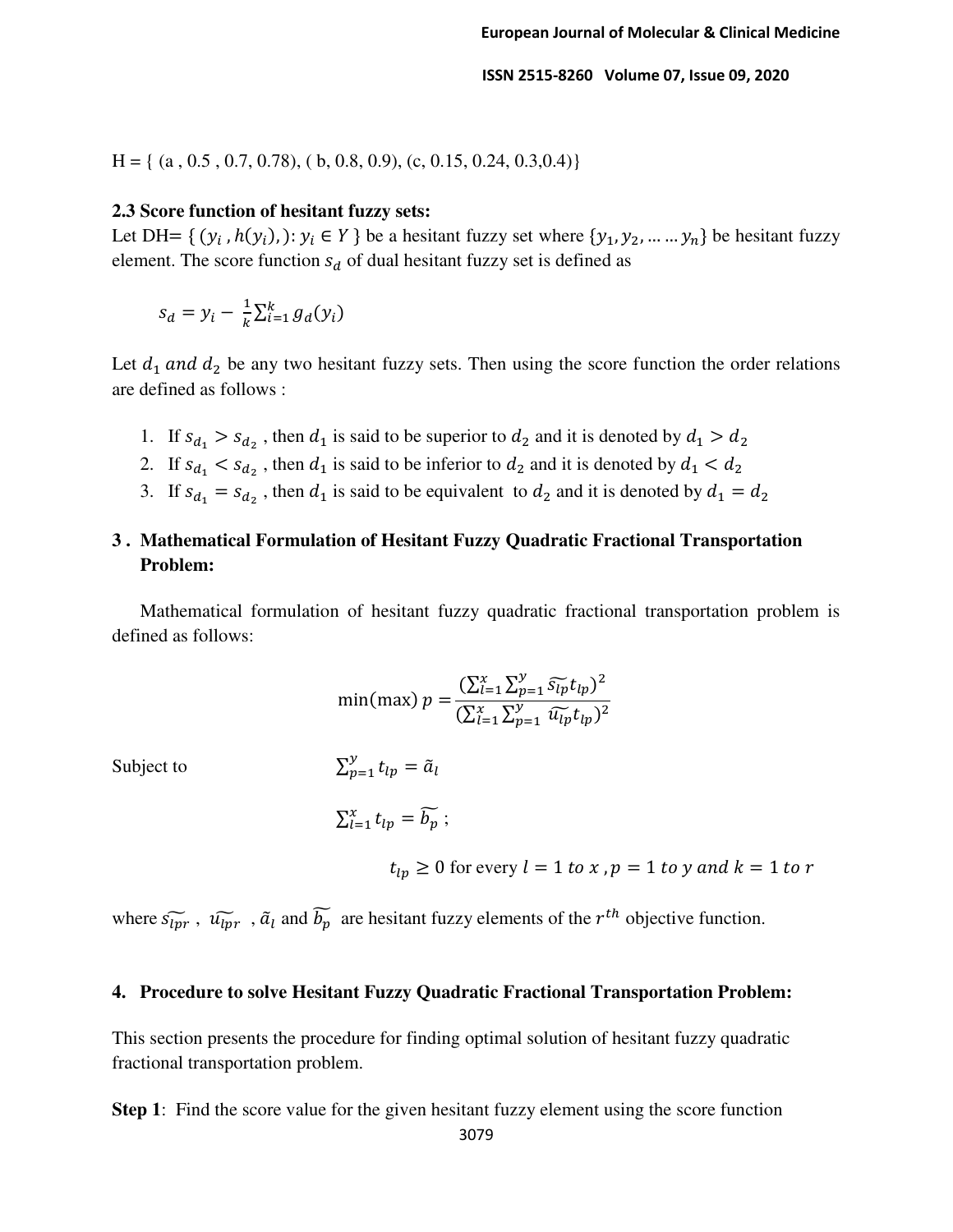discussed in section 2.

**Step 2:** Use any method to find the initial basic feasible solution to the problem .

**Step 3:** If the number of occupied cells is not equal to  $x + y - 1$  then add some  $\in$  and proceed.

**Step 4:** Determine the dual variables  $a_l$ ,  $b_p$ ,  $a'_l$ ,  $b'_p$  from the basic cells

$$
a_l + b_p = s_{lp}
$$

$$
a_l + b_p' = u_{lp}
$$

**Step 5**: For all non basic cells calculate  $s'_{ip}$  and  $u'_{ip}$ 

$$
s'_{ip} = s_{lp} - a_l - b_p
$$
  

$$
u'_{ip} = u_{lp} - a'_l - b'_p
$$

**Step 6**: Determine

$$
\nabla_{lp} = 2 \, A \left( B \times s_{lp} - A \times u_{lp}^{'} \right)
$$
\nWhere  $A = \sum_{l=1}^{x} \sum_{p=1}^{y} \widetilde{s_{lp}} t_{lp}$  and  $B = \sum_{l=1}^{x} \sum_{p=1}^{y} \widetilde{u_{lp}} t_{lp}$ 

**Step 7**: If all  $\nabla_{lp} \ge 0$ , then current basic feasible solution is optimal, and stop else go to next step. **Step 8**: Select most negative  $\nabla_{lp}$  to make a closed loop and improve the solution and go to Step 2.

# **5. Numerical Example :**

Consider the following quadratic fractional hesitant fuzzy transportation problem with three sources and three destinations. All the coefficients of the problem are hesitant fuzzy elements.

Table 1:

|        |               | П             | Ш                  | Demand |
|--------|---------------|---------------|--------------------|--------|
|        | (9; 0.8, 0.7) | (6; 0.5, 0.7) | (8; 0.6, 0.7, 0.8) | 10     |
|        | (3; 0.4, 0.5) | (2; 0.7, 0.6) | (1; 0.8, 0.6)      |        |
|        | (5; 0.8, 0.7) | (4; 0.9, 0.8) | (5; 0.9, 0.8)      |        |
|        | (2; 0.6, 0.7) | (1; 0.7, 0.6) | (4; 1, 0.9)        |        |
|        | (6; 0.5, 0.4) | (2; 0.9, 0.8) | (9; 0.8, 0.7)      | 6      |
|        | (3; 0.7, 0.6) | (3; 0.8, 0.7) | (3; 0.6, 0.5)      |        |
| Supply |               | 15            |                    |        |

# **Step 1:**

The score value for given problem is found as follows

Table 2:

|                   | щ,             | --<br>***        | Demand |
|-------------------|----------------|------------------|--------|
| 25)<br>0°<br>0.45 | F F T<br>5.55  | . n*<br>∼ —<br>. | ΙV     |
| (2.55)            | $1.35^{\circ}$ | (0.45)           |        |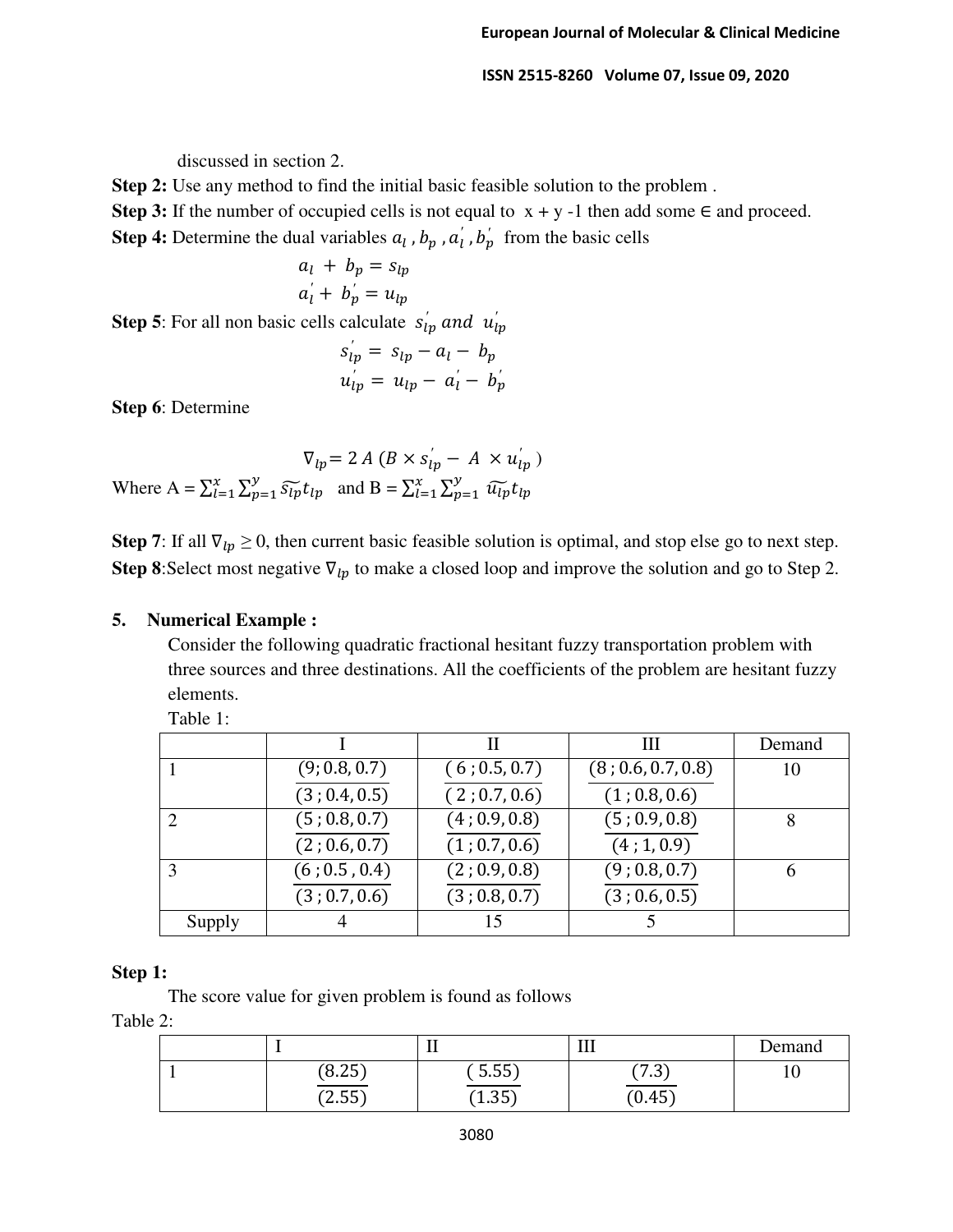|        | (4.25) | (3.15) | (4.15) |  |
|--------|--------|--------|--------|--|
|        | (1.35) | (0.35) | (3.05) |  |
|        | (5.55) | (1.15) | (8.25) |  |
|        | (2.35) | (2.25) | (2.45) |  |
| Supply |        |        |        |  |

# **Step 2:**

 **T**he initial basic feasible solution is obtained by VAM Table 3:

|        |        | $\mathbf{I}$ | III    | Demand |
|--------|--------|--------------|--------|--------|
|        | (8.25) | (5.55)       | (7.3)  | 10     |
|        | (2.55) | (1.35)       | (0.45) |        |
|        |        | 9            |        |        |
| 2      | (4.25) | (3.15)       | (4.15) | 8      |
|        | (1.35) | (0.35)       | (3.05) |        |
|        | 3      |              | 5      |        |
| 3      | (5.55) | (1.15)       | (8.25) | 6      |
|        | (2.35) | (2.25)       | (2.45) |        |
|        |        | 6            |        |        |
| Supply | 4      | 15           | 5      |        |

# **Step 4:**

Computing the dual variables

Table 4:

|                |        | $\mathbf{I}$ | III    | Demand |               |
|----------------|--------|--------------|--------|--------|---------------|
|                | (8.25) | (5.55)       | (7.3)  | 10     | $a_1=0$       |
|                | (2.55) | (1.35)       | (0.45) |        |               |
|                |        |              |        |        | $a'_1 = 0$    |
|                |        | 9            |        |        |               |
|                |        |              |        |        |               |
| $\overline{2}$ | (4.25) | (3.15)       | (4.15) | 8      | $a_2 = -4$    |
|                | (1.35) | (0.35)       | (3.05) |        |               |
|                |        |              |        |        | $a_2' = -1.2$ |
|                | 3      |              |        |        |               |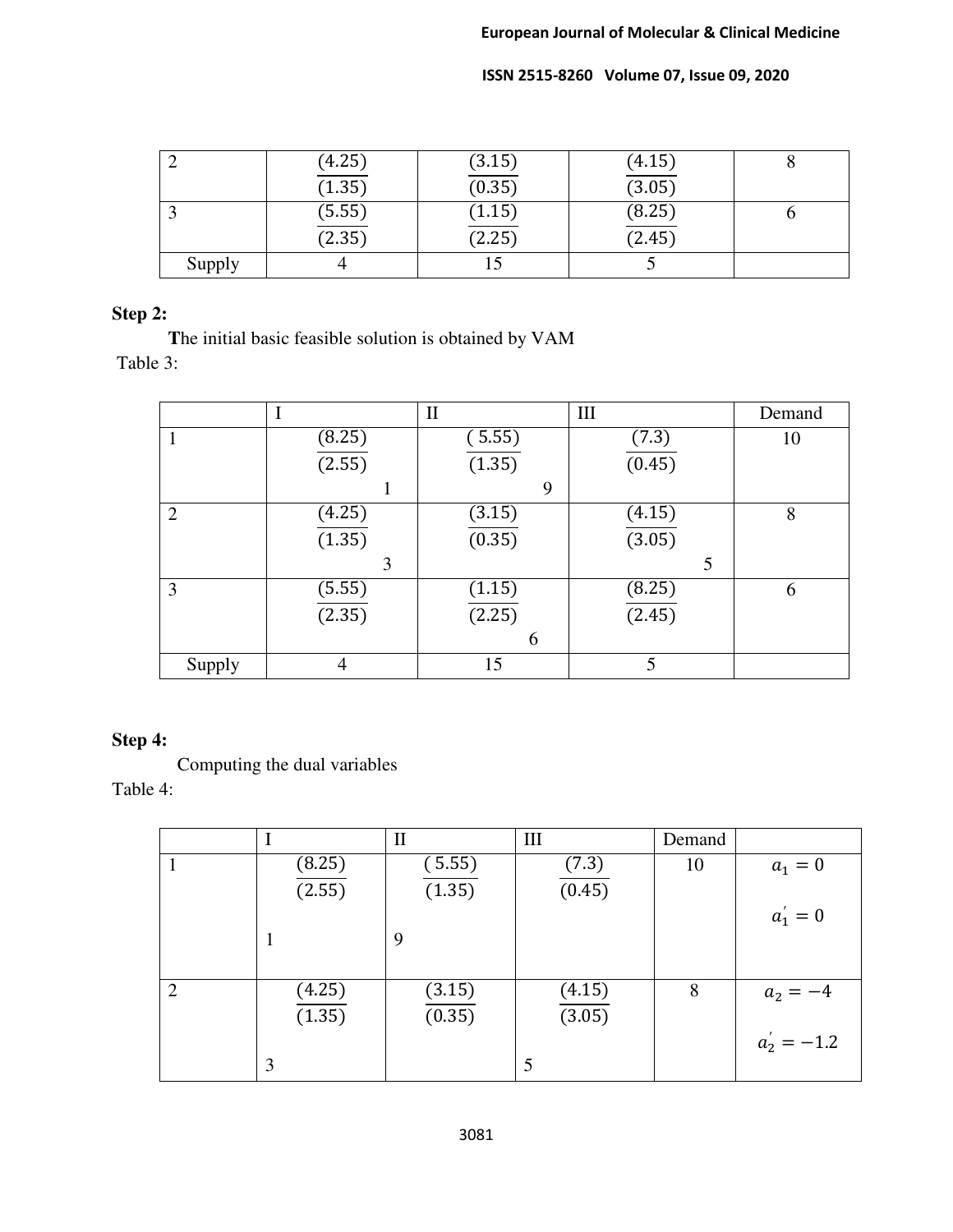| 3      | (5.55)<br>(2.35) | (1.15)<br>(2.25) | (8.25)<br>(2.45)      | $\mathbf b$ | $a_3 = -4.35$ |
|--------|------------------|------------------|-----------------------|-------------|---------------|
|        |                  | 6                |                       |             | $a'_3 = 4.25$ |
| Supply |                  | 15               |                       |             |               |
|        | $b_1 = 8.25$     | $b_2 = 5.5$      | $b_3 = 8.15$          |             |               |
|        | $b'_1 = 2.55$    | $b'_2 = 1.35$    | $b_3^{\prime} = 4.25$ |             |               |

# **Step 5:**

For all non basic cells (1,3), (2,2) (3,1) and (3,3) calculate  $s'_{ip}$  and  $u'_{ip}$ 

## **Step 6 :**

Determination of  $\nabla_{lp}$  for the cells (1,3), (2,2) (3,1) and (3,3) is shown below: Table 5:

|        |                          | $\mathbf{I}$             | III                      | Demand |
|--------|--------------------------|--------------------------|--------------------------|--------|
|        | (8.25)                   | (5.55)                   | (7.3)                    | 10     |
|        | (2.55)                   | (1.35)                   | (0.45)                   |        |
|        |                          | 9                        | $\nabla_{13} = 65858$    |        |
| 2      | (4.25)                   | (3.15)                   | (4.15)                   | 8      |
|        | (1.35)                   | (0.35)                   | (3.05)                   |        |
|        | 3                        | $\nabla_{22} = 11566.77$ | 5                        |        |
| 3      | (5.55)                   | (1.15)                   | (8.25)                   | 6      |
|        | (2.35)                   | (2.25)                   | (2.45)                   |        |
|        | $\nabla_{31} = 36843.86$ | 6                        | $\nabla_{33} = 94086.22$ |        |
| Supply |                          | 15                       | 5                        |        |

# **Step 7:**

Here all  $\nabla_{lp} \geq 0$ , hence obtained solution is optimum.

The optimized objective value is  $\frac{98.6}{47.5}$  = 2.08. Hence the optimal solution of the given problem is given in following table:

# **Table 6:**

|               |               | Ш                  | Demand |
|---------------|---------------|--------------------|--------|
| (9; 0.8, 0.7) | (6; 0.5, 0.7) | (8; 0.6, 0.7, 0.8) |        |
| (3; 0.4, 0.5) | (2; 0.7, 0.6) | (1; 0.8, 0.6)      |        |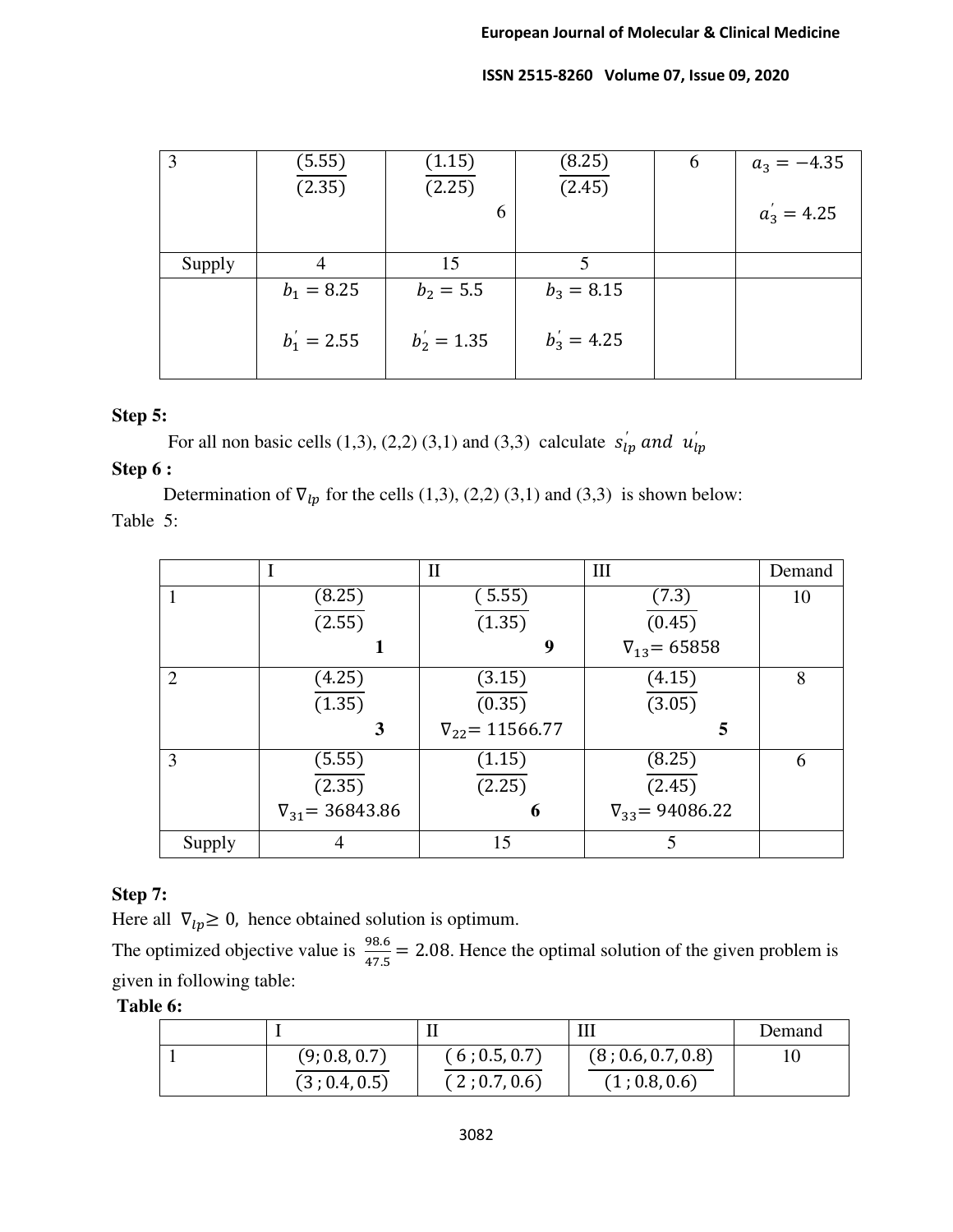|        |               | 9             |               |  |
|--------|---------------|---------------|---------------|--|
|        | (5; 0.8, 0.7) | (4; 0.9, 0.8) | (5; 0.9, 0.8) |  |
|        | (2; 0.6, 0.7) | (1; 0.7, 0.6) | (4; 1, 0.9)   |  |
|        |               |               |               |  |
|        | (6; 0.5, 0.4) | (2; 0.9, 0.8) | (9; 0.8, 0.7) |  |
|        | (3; 0.7, 0.6) | (3; 0.8, 0.7) | (3; 0.6, 0.5) |  |
|        |               | O             |               |  |
| Supply |               | 15            |               |  |

#### **6: Conclusion**

In this paper the mathematical model of hesitant fuzzy quadratic fractional transportation problem is presented. A new score function is defined to find the score value of the hesitant fuzzy element. The proposed algorithm is more efficient to obtain optimal feasible solution of hesitant fuzzy quadratic fractional transportation problem. The numerical problem is solved to show the efficiency of the proposed approach

## **7 References :**

- 1. Arora,S. R., Gupta, K., An algorithm to find optimum cost time trade off pairs in a Fractional capacitated transportation problem with restricted flow, International Journal Of Research In Social Sciences, 2 (2) (2012) 418-436.
- 2. Ather Aziz Raina , (2018) Fractional Transportation Problem with non-linear discount cost, Sri Lankan Journal of Applied Statistics
- 3. Borza , Rambely , Saraj , " A new method for solving fractional programming problems with interval coeffients in the objective function, Applied mathematics sciences ,6, 3445-3452(2012
- 4. Charnes A and Cooper W, (1962) Program with linear fractional functions, Naval Research Logistics Quarterly.
- 5. Hitchcock , FL ( 1941), The distribution of a product from several sources to numerous localities, J.Math. Phy., Vol. 20, 224 – 230.
- 6. Kaltinska, R. (1995). Class of Quadratic Transportation Problems, Operations Research Proceedings, 1994, 48-53.
- 7. Nicholas I. M. Gould and Philippe L. Toint,A Quadratic Programming Bibliography RAL Numerical Analysis Group Internal Report October 2,(2001)
- 8. Nidhi Verma (2018), An algorithm for solving cost time trade-off pair in quadratic fractional transportation problem with impurity restriction , Internation research journal of Engineering and technology, 5(4), 4274-4280
- 9. Nidhi Verma (2020), An optimization procedure for quadratic fractional transportation problem, Computational Network Application Tools for Performance Management, Asset Analytics, pp 9- 15